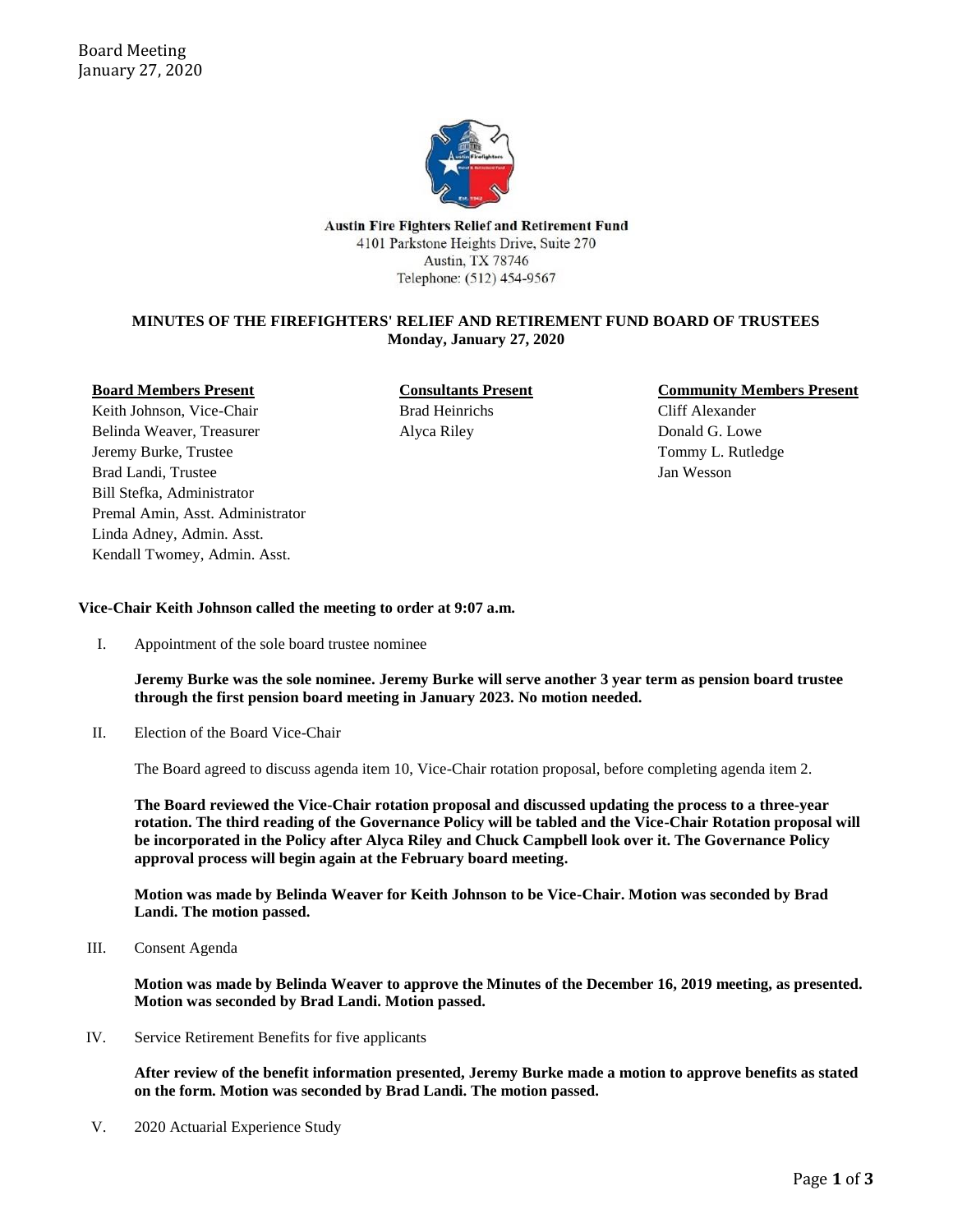**Brad Heinrichs, with the plan's actuarial firm Foster and Foster, reviewed the actuarial experience study and actuarial valuation process, content, and proposed completion timelines. The Board discussed and noted other areas that would benefit from the experience study and valuation. No motion was necessary.**

VI. The SECURE Act

**The Board reviewed the SECURE Act and agreed to continue following the current pension statute. No motion was needed. Members will be updated through the AFRS.org website.**

VII. The Governance Policy

**As discussed in agenda item 2, the Governance Policy is tabled until next month. No motion was necessary.**

VIII. Refund of Contributions and Interest

**The Board reviewed and acknowledged the refund of contributions and interest to terminated firefighters in 2019. No Board action was necessary.**

IX. Negative Economic Impact Plan

**Jeremy Burke requested the Board review agenda item 11 before discussing agenda item 9. The Board agreed.** 

**This item was requested by Brad Landi to be proactive and have a plan in place when the economy and financial markets take a downturn. Keith Johnson suggested the trustees create a list of contingency plans addressing this for the Board and the Fund's consultants to consider for future discussion. The Board agreed to collaborate at another meeting. No motion needed at this time.**

X. Ethics Policy

**Alyca Riley, with Jackson Walker, provided the annual review of the Pension Ethics Policy with the Board. No changes were made from last year. No motion was needed.**

XI. Educational Seminars and Conferences

**The Board discussed the available seminars and conferences usually attended annually and the relevant ethics policy provisions pertaining to such travel and expenditures. Keith Johnson reminded the Board while this is a blanket authorization, this list is not all-inclusive, as there may be other relevant conferences and seminars available to attend that can be addressed as necessary. Jeremy Burke made a motion to approve the list. Belinda Weaver seconded the motion. The motion approved.**

XII. Disability Retirement Policy

**Bill Stefka shared feedback received from Medical Board members that were tasked with reviewing the proposed disability retirement forms and policy. Bill Stefka will work with Alyca Riley and Chuck Campbell to make appropriate changes proposed by the Medical Board. The pension board will review once complete. No motion needed**.

XIII. Roadmap

**The Board reviewed the roadmap for future meetings. The Board discussed when the Investment Committee would meet in February. No motion needed.**

XIV. Financial Statements, Transaction, and Fund Expense Reports

**Premal Amin presented the December 2019 financial statements, transaction, and fund expense reports. No motion was necessary.**